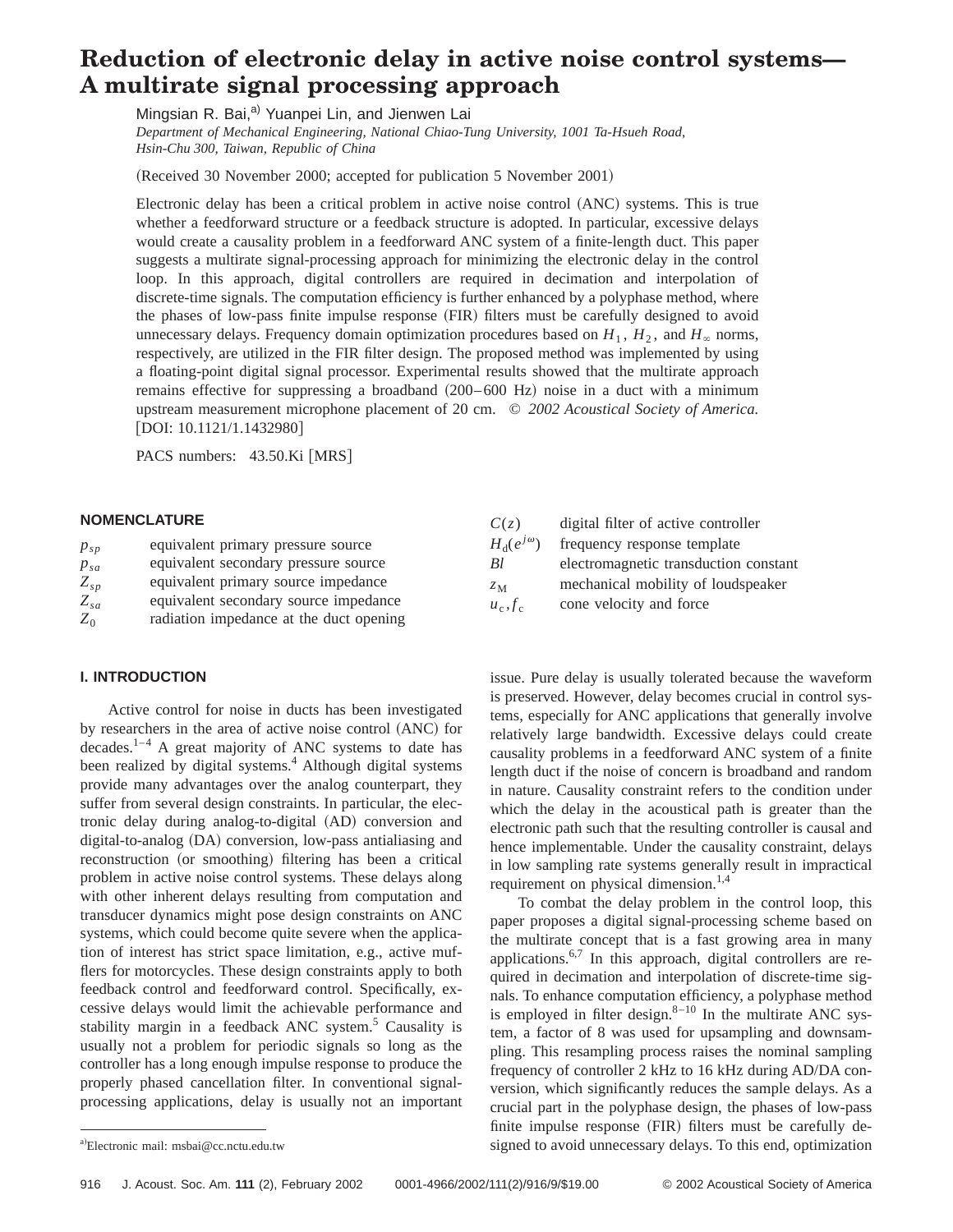procedures in frequency domain based on  $H_1$ ,  $H_2$ , and  $H_\infty$ norms, respectively, are utilized in the design. $11-13$ 

One fundamental question may be naturally raised: why not simply run the ANC system at a very high sampling rate? Delay would then be low, and there would be no need for the multirate filters at all. Unfortunately, there are several subtle points that may prohibit the use of this seemingly straightforward approach. First, the effective control bandwidth for the physical system would only be in a small portion of the total frequency span. This causes an ill-conditioned eigenvalue spread and poor frequency resolution. Second, numerical problems may arise so that a filter with lightly damped poles may easily become unstable. Third, impractically long taps may be needed to implement a FIR filter for very high sampling rate operation, and the computations may not be completed within one sample. Therefore, we chose to take the indirect approach, multirate signal processing. It was also pointed out by the reviewer that the idea of using multirate, or oversampling, has been applied to ANC by Brammer *et al.* for headsets.14 In their work, a digital ANC headset based on adaptive feedforward control has been developed, and the performance measured on human subjects using helicopter noise reproduced in a reverberation room. Their system demonstrated more than 10-dB noise reduction at frequencies 16 to 250 Hz. A dual-rate sampling structure is used. The signals at the reference and error microphones were oversampled, and the control signal computation and updating were performed at a decimated rate. This technique reduces the delay in the control path by increasing the sampling frequency of AD and DA converters and, at the same time, permits the low-frequency performance of the FIR filter to be improved. This paper is based on the same motivation, but different from the work of Brammer *et al.* in the following aspects. First, the nature of the problem in this paper is quite different from the headset problem. The problem investigated in this paper is a one-dimensional duct problem where the complexity of its plant dynamics is much higher than the zerodimensional headset problem. Second, the ANC structure examined in this paper is the spatially feedforward structure with strong acoustic feedback (from the actuator to the upstream sensor). Acoustic feedback creates a undesirable positive feedback and may destabilize the system, which calls for different controller design than the headset problem. In headset problems, acoustic feedback is virtually negligible and conventional filtered-X LMS is sufficient. On the other hand, the significance of delay to the spatially feedforward system is examined in the paper. How to reduce delay becomes a critical issue due to the causality constraint imposed by the feasible physical dimension. Third, in the paper details of how one would implement the multirate scheme are presented, and the effectiveness of the approach with regard to physical dimension is quantitatively evaluated. As pointed out by Brammer *et al.*, electronic delay can be reduced by running IO operations at a high sampling rate, while performing computation at a low sampling rate. However, cautions must be taken to implement this idea properly. Two digital low-pass filters are needed to eliminate the artifacts in the decimation and interpolation processes. Without these protection measures, one might get erroneous results from



FIG. 1. The spatially feedforward structure of ANC system.

the up/down sampling. Unlike typical multirate signal processing, however, these low-pass filters entail special design in the context of active control, where delay within the control bandwidth has profound effects on performance and stability. Another key step regarding implementation is the enhancement of computational efficiency by polyphase filters. As compared to the primitive up/down sampling scheme, where idling of CPU power arises due to redundancies such as dropping of data during decimation and convolution with zero during interpolation, great saving of computations can be obtained by reformulating the filters by polyphase structures. These implementation techniques are not trivial but extremely important to a properly functioning multirate system. Without handling these crucial steps correctly, the system may result in poor efficiency and even failure of performance.

The proposed method was implemented by using a floating-point digital signal processor (DSP). Experimental results indicated that the multirate approach is effective for suppressing broadband noise in a spatially feedforward duct ANC system. Some technical considerations involved in implementation will also be addressed in the paper.

# **II. EFFECTS OF DELAY ON A SPATIALLY FEEDFORWARD SYSTEM**

The ANC system chosen for investigation in this work is the *spatially feedforward structure*<sup>15</sup> for ducts, which has been a prevailing ANC structure in that it can be used when a nonacoustical reference is unavailable and broadband attenuation is desired. In what follows, only key results relevant to the discussion are presented and detailed derivations can be found in the literature<sup>16</sup> and are thus omitted for brevity.

Figure  $1(a)$  depicts a duct ANC system with spatially feedforward structure. In this structure, an upstream microphone is employed to measure the sound field near the primary noise source. The signal from the upstream microphone is fed to the controller, which produces a control signal to drive a downstream control speaker that generates an antifield to interact with the primary noise field. The goal of active control is to minimize the residual noise downstream of the control speaker. The definitions of symbols can be found in the Nomenclature and Ref. 15.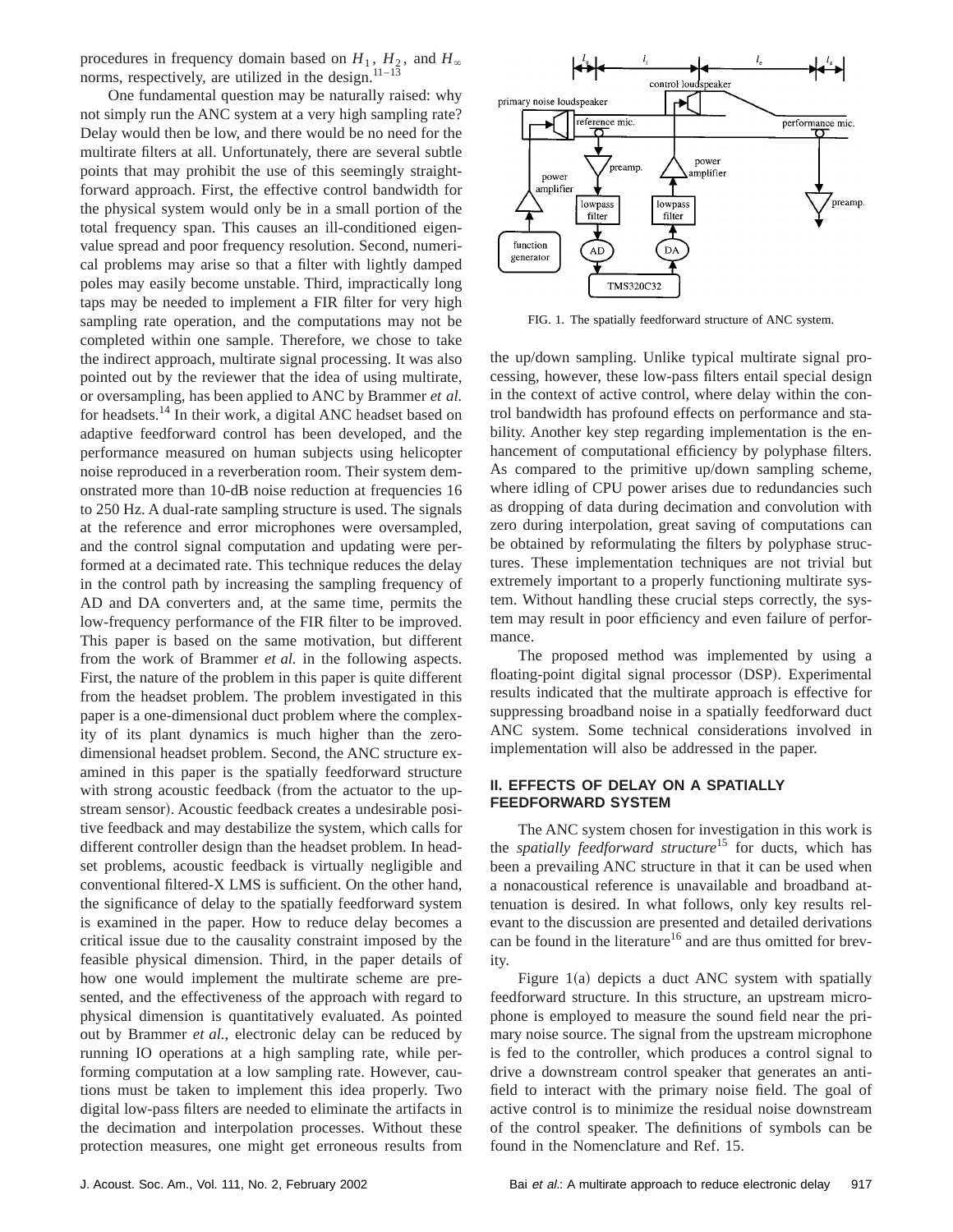TABLE I. The electro-mechanical parameters of a moving-coil speaker.

| Electro-mechanical constants |                    |  |  |
|------------------------------|--------------------|--|--|
| $M_{\rm M}$                  | $13.83$ g          |  |  |
| $R_{\rm M}$                  | $1.3 \text{ ohms}$ |  |  |
| $C_{\rm M}$                  | $874 \mu m/N$      |  |  |
| $\boldsymbol{R}$             | $6.88$ ohms        |  |  |
| L                            | $0.68$ mH          |  |  |
| Bl                           | $4.85$ T-m         |  |  |

Munjal and Eriksson<sup>16</sup> derived the ideal controller capable of achieving global noise cancellation downstream of the control source in a finite-length duct

$$
C = -\frac{Z_{sa}}{Y_0} \left( \frac{e^{-jkl_i}}{1 - e^{-2jkl_i}} \right) = C_0 \cdot C_r, \qquad (1)
$$

where  $Z_{sa}$  is the equivalent acoustic impedance of the control source,  $Y_0 = c/S$  is the characteristic impedance of the duct, *c* is the sound speed, *S* is the cross-sectional area of the duct,  $k$  is the wave number, and  $l_i$  is the distance between the upstream measurement microphone and the control source. In Eq. (1),  $C_0 = -Z_{sa}/Y_0$  is a function of the finite impedance  $Z_{sa}$ , which depends only on the electro-mechanical parameters of the control source. On the other hand,  $C_r$  $\equiv e^{-jkl_i}/1-e^{-2jkl_i}$  takes the form of the so-called *repetitive controller*. <sup>17</sup> Due to the infinite number of poles on the imaginary axis, both frequency response and impulse response of the ideal controller exhibit patterns of comb-typed periodic peaks  $(\Delta f = c/2l_i, \Delta t = 2l_i/c)$ . The fundamental reason for the repetitiveness is essentially rooted in the acoustic feedback.

In the course of analysis, we shall develop some physical insights into the causality of the ANC system by examining the aforementioned ideal controller. It is observed from Eq.  $(1)$  that the implementation of the ideal controller requires the knowledge of the control source impedance  $Z_{sa}$ . In what follows,  $Z_{sa}$  will be expressed explicitly in terms of the electro-mechanical parameters of speaker. Detailed analysis will show that  $Z_{sa}$  can be expressed as<sup>15</sup>

$$
Z_{sa} = \frac{1}{\rho S^2} \left( \frac{1}{z_M} + \frac{B^2 l^2}{R + j \Omega L} \right),\tag{2}
$$

where *R* is the total equivalent resistance of the coil, *L* is the equivalent inductance of the coil,  $Bl$  is the coil constant,  $z_M$ is the mechanical mobility, and  $\Omega$  is the analog frequency in rad/s. In the expression of Eq.  $(2)$ ,  $Z_{sa}$  depends solely on the speaker parameters *R*, *L*, and *Bl* that can be identified in advance.18 In the experimental setup in our case, these parameters were identified and listed in Table I. With the transducer dynamics taken into account, it has been shown in Ref. 15 that the resulting controller is

$$
C' = -\frac{1}{G_{\text{XDCR}}} \left( \frac{e^{-jkl_i}}{1 - e^{-2jkl_i}} \right),\tag{3}
$$

where

$$
G_{\text{XDCR}} = (g_p g_m G_s) \frac{Y_0}{Z_{sa}} \tag{4}
$$



FIG. 2. The impulse response of transducer dynamics  $G_{XDCR}$ .

represents the overall transducer dynamics, where  $g_p$  and  $g_m$ denote the constant gains of the power amplifier and the microphone, respectively, and  $G_s$  is the frequency response function of the speaker

$$
G_{\rm s} = \frac{Bl}{S(R + j\Omega L)}.\tag{5}
$$

Inspection of Eq.  $(3)$  reveals that the transducer response must compete with the propagation delay  $e^{-jkl_i}$  in the acoustic path. More precisely, the condition under which the resulting controller is causal is that the term  $e^{-jkl}$ *i*/*G*<sub>XDCR</sub> must be causal. This is an important causality constraint one must observe, particularly for the spatially feedforward structure.

Omitting the constants  $g_p$ ,  $g_m$ , and  $Y_0$  in Eq. (4),  $G_{XDCR}$  can be written as a third-order system

$$
G_{\text{XDCR}} \sim (BIR_{\text{M}}C_{\text{M}}s)/[M_{\text{M}}R_{\text{M}}C_{\text{M}}Ls^{3} + (C_{\text{M}}L + M_{\text{M}}R_{\text{M}}C_{\text{M}}R)s^{2} + (C_{\text{M}}R + R_{\text{M}}L + B^{2}l^{2}R_{\text{M}}C_{\text{M}})s + R_{\text{M}}R],
$$
 (6)

where  $M_M$ ,  $R_M$ ,  $C_M$  are mechanical mass, viscous damping, and mechanical compliance, respectively. For example, we can use the data in Table I and plot the impulse response of *G*XDCR , as shown in Fig. 2. The first peak is at 0.3 ms, which amounts to 0.6 delay samples at 2-kHz sampling rate. Using this as a criterion of transducer delay, the length of the duct must be greater than 343 m/s (at  $20 °C$ )  $\times$  0.3 ms=0.103 m to meet the causality condition.

In addition to transducer delay, other types of electronic delay include all possible delays in the antialiasing/ smoothing filters (denoted as  $\delta_F$ ), AD/DA conversion, and the one-sample processing time (provided computations are completed within one sample), where the last two terms can be lumped into a single term  $\delta_{\rm T}$ . These delays, together with the group delays of transducer and the digital controller (denoted as  $\delta_X$  and  $\delta_W$ , respectively), constitute the total electronic delay

$$
\delta_{\rm E} = \delta_{\rm X} + \delta_{\rm F} + \delta_{\rm T} + \delta_{\rm W} \,. \tag{7}
$$

The electronic delays are summarized in Fig. 3. The transducer delay  $\delta_X$  is estimated according to the first peak of the impulse response of Eq. (6). The analog filter delay can be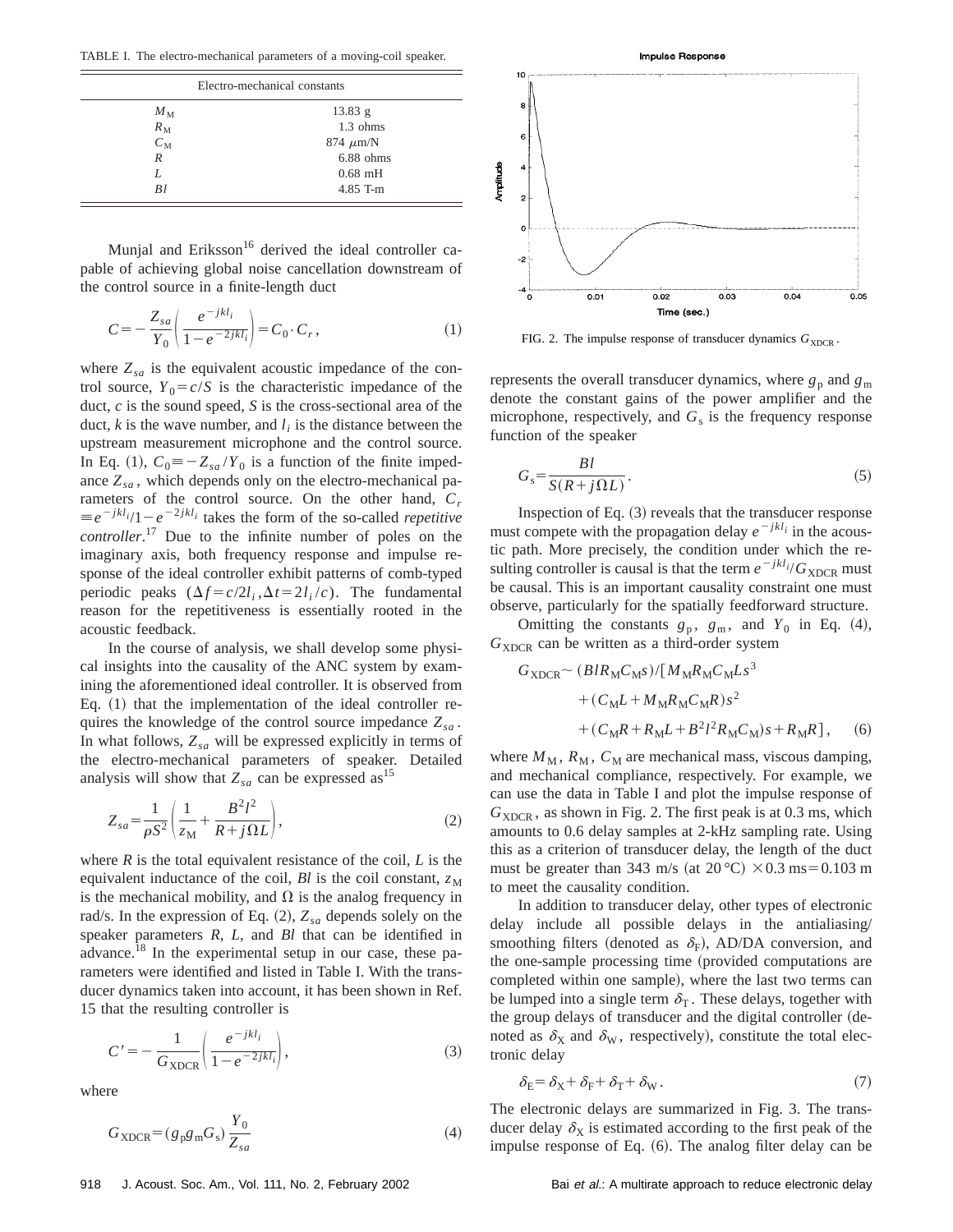

FIG. 3. The elements of electronic delay  $\delta_{\rm E}$ .

estimated by  $\delta_F = n/8f_c$ , where *n* is the filter order and  $f_c$  is the cutoff frequency.<sup>19</sup> The one-sample delay and the AD/DA delay together can be estimated by  $\delta_{\rm T} = \Delta \Phi / 360 \Delta f$ , where  $\Phi$  is the unwrapped phase (in degrees) of the DSP frequency response in ''echo'' operation.

A formal statement of the causality constraint on the spatially feedforward ANC system can now be written as

$$
\delta_{A} \geq \delta_{E},\tag{8}
$$

where the acoustical delay  $\delta_A = l_i / c$ ,  $l_i$  being the distance between the upstream microphone and the control speaker. Violation of the causality constraint, i.e., the electronic delay is greater than the acoustical delay, will result in a noncausal controller. An optimal causal approximation to a noncausal controller may well exist theoretically and converge to the Wiener filter solution.<sup>20</sup> However, in practice, violation of causality would give rise to performance degradation of an ANC system, depending on the degree of violation. For the compensators to be implementable, the acausal part must be truncated to construct FIR filters. Physically, the causality constraint sets the minimum length of duct for which random noise can be effectively canceled

$$
(l_i)_{\min} \ge c \, \delta_{\mathcal{E}}.\tag{9}
$$

Therefore, a system with large electronic delay will generally lead to impractical length of duct, especially when the sampling rate is low. For example, the sampling rate is selected to be 2 kHz in our experiment, rendering an estimated electronic delay of 4.3 samples. This corresponds to a minimal duct length of 73 cm. From the delay components listed in Table II, it can be observed that  $\delta_F$  and  $\delta_T$  contribute most significantly to the overall delay. Given a length limitation of a duct, one must strive to minimize the electronic delay in order to meet the causality constraint. To this end, a multirate signal-processing technique is developed in this work for reducing the delays  $\delta_F$  and  $\delta_T$ .

TABLE II. The elements of electronic delay measured in samples (on a 2-kHz basis).

| Delay elements              | Conventional implementation Multirate implementation<br>(samples) | (samples)     |  |  |
|-----------------------------|-------------------------------------------------------------------|---------------|--|--|
| $\delta_X$                  | 0.6                                                               | 0.6           |  |  |
|                             | 2.2                                                               | $0.3^{\rm a}$ |  |  |
| $\frac{\delta_F}{\delta_T}$ | 1.5                                                               | 0.7           |  |  |
| Total delay                 | 4.3                                                               | 1.6           |  |  |

<sup>a</sup>Includes the delay of digital LPF= $0.1$  samples.



FIG. 4. The structures of implementation for a duct ANC system. (a) The conventional structure;  $(b)$  the original multirate structure;  $(c)$  the multirate structure using polyphase representation.

### **III. MULTIRATE SIGNAL PROCESSING BY POLYPHASE FILTERS**

To reduce electronic delay, this paper proposes a digital signal-processing scheme based on the multirate concept. In this approach, only inexpensive analog filters with high cutoff frequency, e.g., 8 kHz, are required. To enhance computation efficiency, a polyphase method is employed in filter design. This technique reduces the delay in the control loop by increasing the sampling frequency of AD and DA converters and, at the same time, permits the low-frequency performance of the FIR filter to be improved.

The block diagram of a conventional ANC system is depicted in Fig.  $4(a)$ . The system generally suffers from excessive electronic delay, especially for low sampling rate and/or low filter cutoff frequencies. It may create a causality problem in the ANC system, particularly for the control of broadband random noise where upstream microphone spacing is limited, such as short ducts. It is then highly desirable to minimize, whenever possible, the group delay in the electronic path. To this end, an ANC system based on multirate digital signal processing is developed in the work. The general idea of the multirate ANC system is depicted in Fig. 4(b). In the new structure, the sampling rate of AD and DA converters is raised to a much higher rate, say,  $M f_s$ , with  $M$ being the decimation factor. The continuous-time signal  $y(t)$ from the sensor is discretized by an AD converter at a high sampling rate, filtered by a low-pass digital filter, and decimated by a downsampler. The signal is then processed by a low sampling rate  $(f_s)$  digital controller  $C(z)$  to produce an output signal that is in turn interpolated by an expander to the high sampling rate,  $M f_s$ . In this paper, a fixed controller  $C(z)$  is synthesized for the spatially feedforward duct problem. The frequency response samples of the controller are calculated by using Eq.  $(3)$ . Then, the discrete-time transfer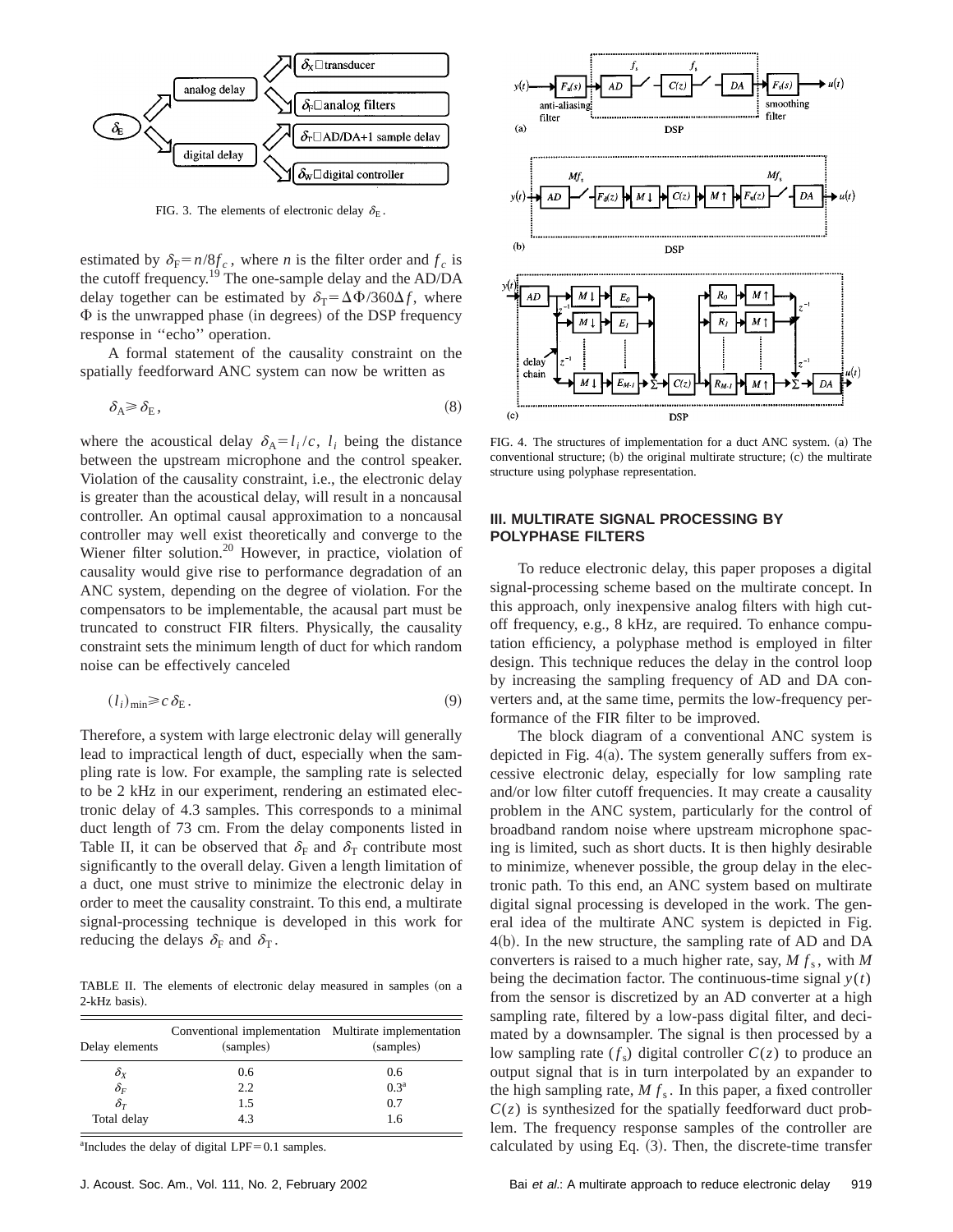

FIG. 5. The decimator and the interpolator. (a) Decimator for sampling rate reduced by a factor  $M$ ; (b) interpolator for sampling rate increased by a factor *L*.

function of the controller  $C(z)$  is obtained simply by curvefitting the frequency response samples, using the MATLAB command *invfreqz*. The details of implementation can be found in Ref. 15. The upsampled signal is low-pass filtered before DA conversion into the continuous-time actuating signal  $u(t)$ . It is noted that, in this multirate scheme, hardware complexity and the associated delay are reduced because low-pass filtering is all done by software and analog lowpass filters are no longer needed. Efficient implementation of the interpolation and decimation filters forms the basis of a delay-reduced ANC system. Optimization methods can be utilized to calculate the filter coefficients, as will be detailed in the next section. In addition to the reduction of hardware complexity, the AD/DA delay and the one-sample computation delay are almost negligible because the critical processes are operated at a much higher sampling rate, hence the saving of  $\delta_{\rm T}$  and  $\delta_{\rm F}$ .

As a final touch, computation efficiency of the multirate ANC system can be drastically enhanced by polyphase filters, as shown in Fig.  $4(c)$ , where the decimation factor *M* and the interpolation factor *L* are identical. Note that the decimation filter and the interpolation filter both contain delay chains that function essentially as rotating switches.<sup>7</sup>

## **IV. FILTER DESIGN BY FREQUENCY-DOMAIN OPTIMIZATION**

The decimation and interpolation processes in the foregoing multirate ANC system involve the design of two digital low-pass filters. In order to avoid aliasing in downsampling by a factor of *M*, a low-pass filter is required with a cutoff frequency

$$
\omega_{\rm N} \le \pi / M, \tag{10}
$$

as illustrated in Fig.  $5(a)$ . If the discrete-time input  $x(n)$  is filtered by such a filter, then the output  $\tilde{x}(n)$  can be downsampled without aliasing. Such a system is called a decimator. On the other hand, to reconstruct the sequence by upsampling with a factor of *L* requires another low-pass filter with cutoff frequency  $\pi/L$  and gain *L*, as shown in Fig. 5(b). Such a system is called an interpolator. In general, FIR filters are employed as the low-pass filters due to the fact that they are inherently stable.

To further improve the computation efficiency, optimization techniques $11$  in frequency domain are developed for minimizing the filter length. In terms of  $H_1$ ,  $H_2$ , and  $H_\infty$ norms, the optimization problem of the filter design can be written as follows:<sup>12</sup>

$$
\min_{h(k)\in R} \left\| \sum_{k=0}^{K-1} h(k)e^{-j\omega k} - H_d(e^{j\omega}) \right\|_{1,2,\infty},
$$
\n(11)

where  $\|$  denotes the norm,  $\omega$  is the digital frequency, *K* is the tap length of the FIR filter,  $h(k)$  is the impulse response (or the filter coefficients) of the FIR filter, and  $H_d(e^{j\omega})$  is a low-pass frequency response template. The objective here is to find the filter coefficients  $h(k)$  such that the "difference" (measured by 1, 2, or  $\infty$  norm) between the desired and the resulting frequency responses is minimized. Globally optimal solutions exist for these problems because they all fall into the class of convex problems. $12,13$ 

The optimization problem of Eq.  $(11)$  can now be solved numerically by subroutines *fminu* (1 norm and 2 norm) and *minimax* ( $\infty$  norm) in the MATLAB optimization toolbox.<sup>13</sup> Among these, the  $H_2$  optimization problem can also be solved via the least-square method. Express the desired frequency response into a FIR form

$$
H_d(z) = \sum_{k=0}^{K-1} h(k) z^{-k}.
$$
 (12)

Substituting the frequency samples  $z = e^{j\omega_n}$ ,  $n = 1,2,...,N$ , in Eq.  $(12)$  leads to the following linear system of equations:

$$
\begin{bmatrix}\nH_d(e^{i\omega_1}) \\
H_d(e^{i\omega_2}) \\
\vdots \\
H_d(e^{i\omega_N})\n\end{bmatrix} = \begin{bmatrix}\ne^{-j\omega_1 \times 0} & e^{-j\omega_1 \times 1} & \cdots & e^{-j\omega_1 \times (K-1)} \\
e^{-j\omega_2 \times 0} & \ddots & e^{-j\omega_2 \times (K-1)} \\
\vdots & \ddots & \vdots \\
e^{-j\omega_N \times 0} & e^{-j\omega_N \times 1} & \cdots & e^{-j\omega_N \times (K-1)}\n\end{bmatrix}
$$
\n
$$
\times \begin{bmatrix}\nH(0) \\
h(1) \\
\vdots \\
h(K-1)\n\end{bmatrix}.
$$
\n(13)

In matrix notation, Eq.  $(13)$  can be written in a more compact form

$$
\mathbf{b} = \mathbf{A}\mathbf{x}.\tag{14}
$$

The least-square solution of Eq.  $(14)$ , corresponding to the  $H_2$  optimization of Eq.  $(11)$ , simply reads

$$
\mathbf{x} = \mathbf{A}^+ \mathbf{b},\tag{15}
$$

where  $\mathbf{A}^+ = (\mathbf{A}^H \mathbf{A})^{-1}$ ,  $\mathbf{A}^H \mathbf{b}$  being the *pseudoinverse*<sup>21</sup> of **A**.

To end this section, an important point regarding how to choose the desired filter response for multirate implementation needs to be addressed. A common practice in multirate signal processing is to employ low-pass filters with linear phase property, where waveform distortion is the only concern. Unfortunately, such an approach did not work for our ANC application because of the undesired group delay intro-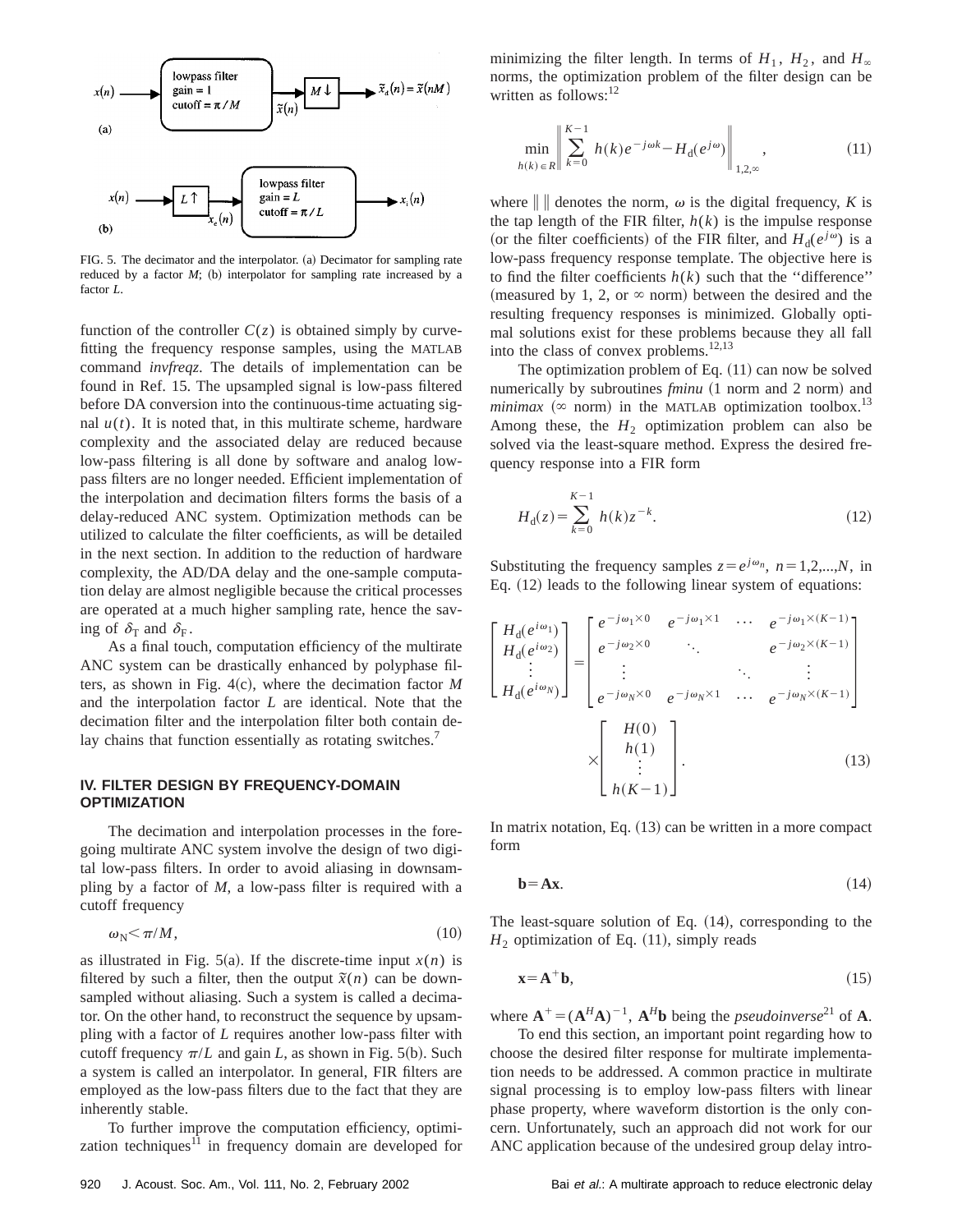

FIG. 6. Comparison of optimal filter designs using  $H_1$ ,  $H_2$ ,  $H_\infty$  norms, respectively.  $(a)$  The frequency responses;  $(b)$  the impulse responses. template  $(-)$ , 1-norm  $(--)$ , 2-norm  $(\cdot \cdot \cdot)$ ,  $\infty$ -norm  $(--)$ .

duced by the filters. Instead, we selected the templates  $H_d$ with minimal phase shifts within the passband. The best compromise between the stopband roll-off rate and the passband phase shift must be sought to choose the template. If there is not enough stopband roll-off, an aliasing problem will arise. On the other hand, increasing the filter roll-off will increase phase shift and degrade the performance. Once an appropriate template is chosen, it can be amended to the aforementioned optimal filter design procedure.

The model-matching criterion described in Eq.  $(11)$  is a general-purpose frequency-domain FIR filter design method. It is a simple technique that enables one to find the filter coefficients in an optimal fashion, given the frequency response specification. Different from FFT-based methods, this approach does not require the numbers of frequency samples and filter coefficients to be equal (we generally want the latter as small as possible). In this work, the frequencydomain optimization technique is employed to design both the low-pass filters required in decimation and interpolation processes, and the ANC filter  $C(z)$  as well. That is, the filter template  $H_d$  can be low-pass filters or  $C(z)$ , depending on what one is after.

An example of the optimal filter design is shown in Fig. 6. From the results, it can be observed that the  $H_2$  and  $H_\infty$ filters have similar trends in both frequency response and



FIG. 7. Two arrangements of control loudspeaker. (a) Sideway loudspeaker; (b) backward loudspeaker.

impulse response. The filter obtained from  $H_1$  optimization has larger phase shift at high frequency than the other filters.

#### **V. EXPERIMENTAL INVESTIGATIONS**

Experiments were undertaken to compare the performance of spatially feedforward duct ANC systems with and without multirate implementation. In addition, the effects of different optimal filter designs on the control performance are also examined. A wooden duct of length 440 cm and cross section  $25 \times 25$  cm was constructed for the experiments. If the control loudspeaker is oriented like Fig.  $7(a)$ , the controller frequency response is expressed as Eq.  $(3)$ , in which an infinite number of poles will be present on the imaginary axis as a result of acoustic feedback. To mitigate the acoustic feedback, we faced the control loudspeaker towards the opening of the duct, as shown in Fig.  $7(b)$ . A practical loudspeaker differs from an ideal one-dimensional omnidirectional point source. In this configuration, Eq.  $(3)$ should be modified into

$$
C' = -\frac{1}{G_{\text{XDCR}}} \left( \frac{e^{-jkl_i}}{1 - De^{-2jkl_i}} \right),\tag{16}
$$

where  $|D|$ <1 signifying the "directivity factor" of the transducer, which is generally frequency dependent with increasing attenuation as frequency is increased. Such an approach would effectively reduce the repetitiveness of the controller impulse response (because the poles are moved away from the imaginary axis) and improve the performance as well. An extensive investigation on this technique can be found in Ref. 22. A TMS320C32 DSP equipped with four 16-bit analog IO channels is utilized to implement the controller. The sampling frequency is chosen to be 16 kHz. The up/down sampling factor is selected to be 8, rendering a nominal sampling rate of 2 kHz for the digital controller  $C(z)$ . Consid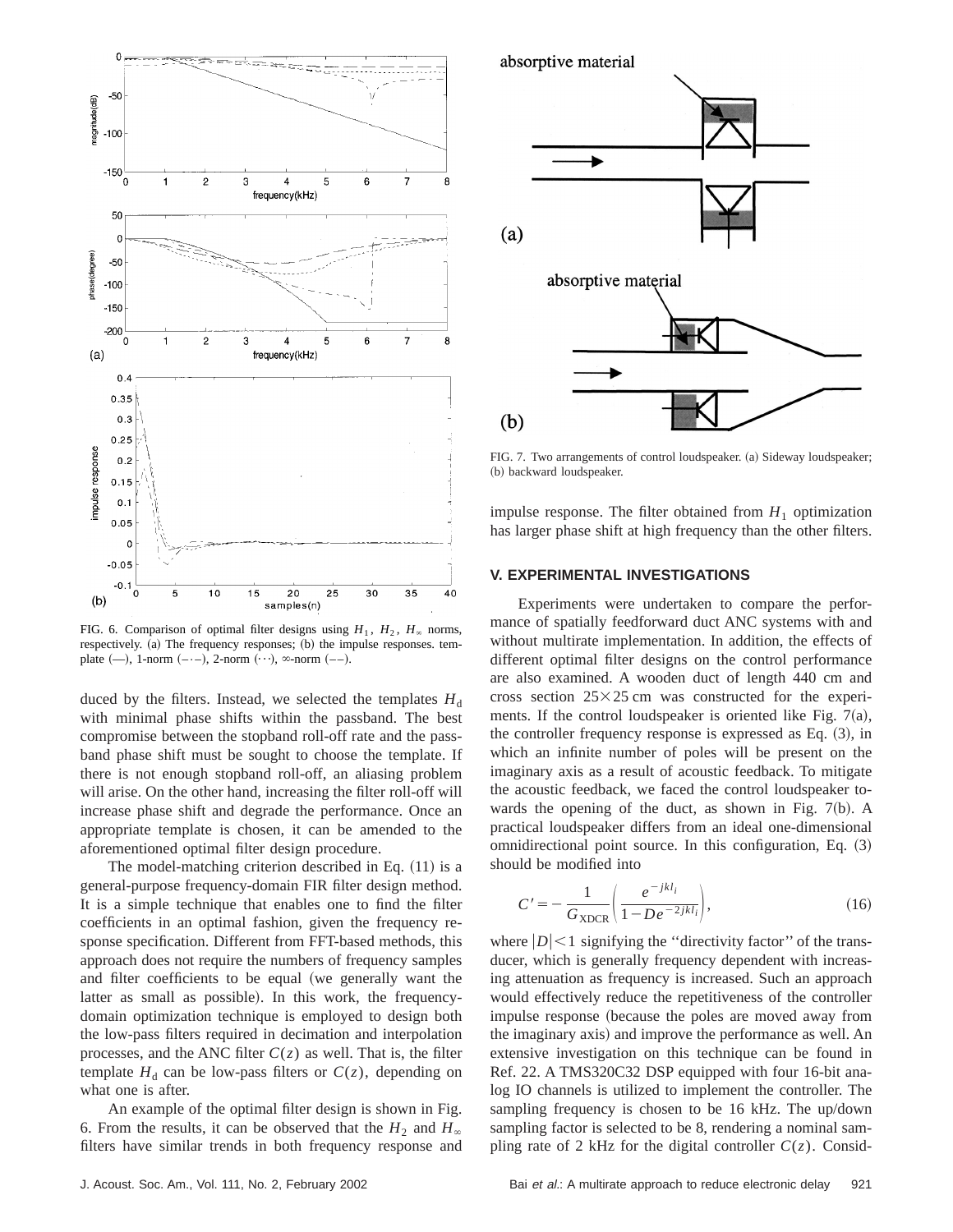ering the cutoff frequency of the duct (approximately  $700$ Hz) and the poor response of the control speaker at low frequency, we chose as the control bandwidth 200 to 600 Hz. It is noted that the delays introduced by the multirate lowpass filters have been compensated by a simple ''preview'' procedure<sup>15</sup> in implementing  $C(z)$  as follows:

- (a) Measure the frequency response of the DSP in the "echo" mode (with only AD/DA conversions and the multirate filters), and estimate the effective delay (in samples) by  $N = \Delta \Phi/360T\Delta f$ , where *f* is frequency (in Hz),  $\Phi$  is the unwrapped phase (in degrees), and *T* is the sampling period.
- (b) Compensate the controller  $C(z)$  by multiplying its frequency response with  $exp(j\theta N)$ .
- ~c! Calculate the discrete-time transfer function of the compensated controller by using the MATLAB command *invfreqz*. This would effectively ''phase-lead'' compensate the controller by a phase shift  $\pi f \Delta \Phi / 180 \Delta f$ . It is also tantamount to advancing the impulse response of the controller; hence the name preview.

The active noise controller of Eq.  $(3)$  was implemented on the platform of the above-mentioned hardware system. The distance between the upstream measurement microphone and the control speaker is 2.8 m to avoid any causality problem.

In order to examine if the multirate approach is an effective method for designing low-speed digital filters in conjunction with high-speed IO channels, an experiment is conducted for comparing the conventional low sampling rate method and multirate rate method with  $H_2$  optimal filter. Figure  $8(a)$  shows the experimental results obtained from DSP implementation of both methods. Good agreement can be found in the magnitude response within the control bandwidth 200–600 Hz. However, the phase response deserves more explanation. At low sampling rate  $(2 \text{ kHz})$ , the IO delay  $(\delta_T)$  of the conventional implementation is approximately 1.5 samples. The controller must be advanced using samples previewed by 1.5 to compensate for the delay. By multirate implementation, where the sampling rate is raised to 16 kHz, the IO delay can be reduced to only 0.7 samples (on a 2-kHz basis). The controller is then previewed by  $0.7$ samples to compensate for the delay. These two compensated phase responses are shown in Fig.  $8(b)$ . Good agreement can be seen in the phase response within the control bandwidth 200–600 Hz, while the discrepancy below 200 Hz could be due to the poor signal-to-noise ratio outside the band.

An experiment is then undertaken to compare various optimal filter designs used in multirate implementation  $(16$ kHz). The result of the conventional low sampling rate  $implementation (2 kHz)$  is also included for reference. Broadband random noise is used as the primary noise. Various systems are implemented by this scenario: the first case is the conventional ANC without multirate implementation, while the next three cases are multirate ANC with  $H_1$ ,  $H_2$ ,  $H_{\infty}$  optimal filters, respectively. The experimental results are shown in Fig.  $8(c)$ . Significant attenuation of noise has been obtained throughout the control bandwidth. The results are also summarized in Table III. Note that the delays introduced



FIG. 8. The experimental results of comparison of ANC systems with and without multirate approach, using  $H_2$  optimal filter. (a) The magnitude responses of controller; (b) the phase responses of controller [without multirate  $(\_\_\_\$ ); with multirate  $(\cdot \cdot \cdot)!$ ; (c) the ANC performance [control off  $(-);$  control on, without multirate  $(\cdot \cdot \cdot);$  control on, with multirate  $(--)$ .

by the multirate low-pass filters have been compensated by the preview procedure in implementing  $C(z)$  that are optimally designed for each test case in the table. As indicated in the results, the multirate approach is able to provide better performance with less hardware complexity than the conven-

TABLE III. Summary of ANC performance for conventional and multirate implementations  $(l_i=2.8 \text{ m})$ .

| Method                 | Sampling<br>rate<br>(kHz) | IO delay on<br>DSP(2 kHz)<br>(samples) | Maximum<br>attenuation<br>(dB) | Total<br>attenuation<br>(dB) |
|------------------------|---------------------------|----------------------------------------|--------------------------------|------------------------------|
| Conventional           | 2                         | 1.5                                    | 15.3                           | 7.4                          |
| Multirate $H_1$        | 16                        | 0.4                                    | 16.8                           | 6.6                          |
| Multirate $H_2$        | 16                        | 0.7                                    | 17.1                           | 7.6                          |
| Multirate $H_{\infty}$ | 16                        | 0.7                                    | 15.2                           | 73                           |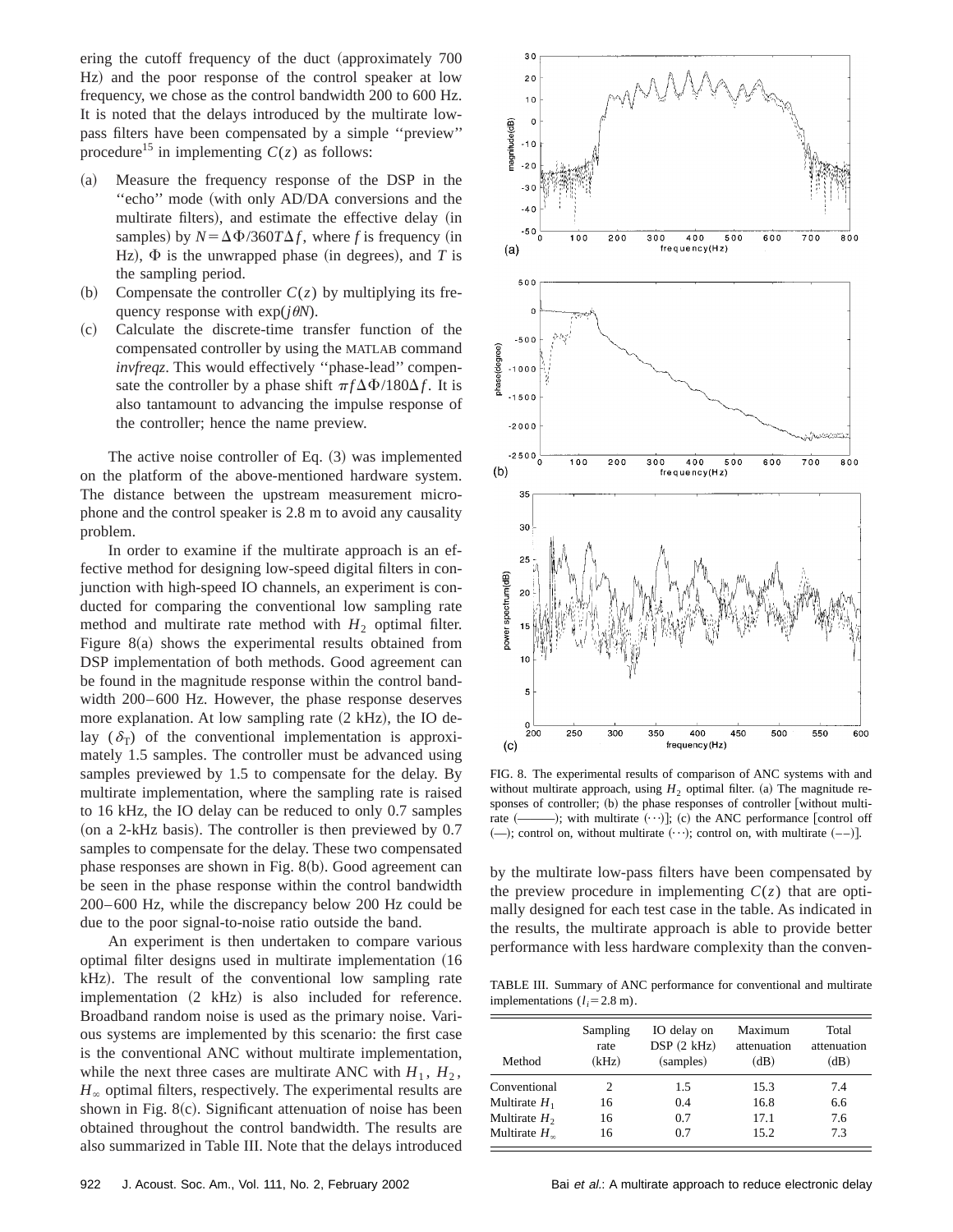TABLE IV. Attenuation versus distance  $l_i$  for conventional and multirate implementations using  $H_2$  filter. The word ''ineffective'' in the table refers to the case where no attenuation was observed in the experiment.

| Implementation<br>methods |                  |                  |                       | The distance $l_i$ between upstream sensor and control source (cm) |                                 |                                 |
|---------------------------|------------------|------------------|-----------------------|--------------------------------------------------------------------|---------------------------------|---------------------------------|
|                           | 80               | 65               | 50                    | 40                                                                 | 30                              | 20                              |
| Conventional<br>Multirate | 5.4 dB<br>6.8 dB | 1.8 dB<br>6.5 dB | ineffective<br>6.3 dB | ineffective<br>5.2 dB                                              | ineffective<br>$2.5 \text{ dB}$ | ineffective<br>$1.2 \text{ dB}$ |

tional implementation. The multirate structure based on the polyphase representation achieves not only reduction of electronic delay but also enhancement of performance of the ANC controller. In particular, the multirate ANC with  $H_2$ optimal filter appears to yield the best performance (total attenuation 4.8  $dB$  and maximum attenuation 17.3  $dB$ ). Thus, in the next experiment, we shall focus our discussion only on the multirate ANC with  $H_2$  optimal filter.

At this point, one question will naturally arise. What is the limit of shortest length that one is able to achieve by using the multirate approach in the spatially feedforward duct ANC system? On the basis of the delay estimation procedure depicted in Fig. 3, the total electronic delay is estimated as 1.6 samples (with details presented in Table II). To ensure a causal controller, this in turn renders the minimal length  $l_i = 23$  cm, which is a remarkable improvement owing to the considerable reduction in the analog filter delay and digital IO delay. To justify the above theoretical prediction, the experiment is repeated for  $l_i = 80, 65, 50, 40, 30,$  and 20 cm, respectively. The results are summarized in Table IV. Both the conventional approach and multirate approach with the  $H_2$  optimal filter have produced attenuation for  $l_i = 80$ and 65 cm. However, for shorter lengths the conventional method begins to lose performance, whereas the multirate method remains effective in achieving broadband attenuation, as shown in Fig. 9. The word ''ineffective'' in the table refers to the case where no attenuation was observed in the experiment. For brevity, only the results for  $l_i = 50$  and 20 cm are shown. As expected, the performance deteriorates with decreasing length.



FIG. 9. The experimental results of ANC performance for  $l_i = 20$  and 50 cm, using multirate implementation with  $H_2$  optimal filter. control off  $(-)$ , on  $(20 \text{ cm})$   $(\cdots)$ , control on  $(50 \text{ cm})$   $(--)$ .

#### **VI. CONCLUSIONS**

This paper suggests three potential contributions. First, this work represents the first application of a multirate ANC system to duct problems. Second, the significance of delay to the spatially feedforward system with strong acoustic feedback is thoroughly examined in the paper. Third, details of how one should implement the multirate scheme in the context of ANC applications are presented, and how effective the approach would be with regard to physical dimension is quantitatively evaluated. A detailed analysis of causality for spatially feedforward ANC systems reveals that electronic delay dictates the minimal upstream measurement microphone spacing *li* . A multirate approach has been developed in this work for reducing the electronic delay in the control loop. Analog low-pass filters were replaced by direct decimation and interpolation, through the use of digital filters. The computation efficiency is further enhanced by a polyphase representation, where the phases of low-pass filters must be carefully designed to avoid unnecessary delays. Frequency domain optimization procedures based on  $H_1$ ,  $H_2$ , and  $H_{\infty}$  norms, respectively, are utilized to facilitate the FIR filter design. Experimental results demonstrated the effectiveness of the multirate approach in suppressing a broadband random noise in a spatially feedforward duct ANC system. In particular, the  $H_2$  design yielded the best results because it has the smallest phase shift in low-pass filtering.

However, some possibilities remain for improvement of the proposed techniques. For instance, better FIR filter design should be sought, concentrating on the vicinity of cutoff where distortions are likely to arise. The up/down sampling factor (currently 8) should be increased to further reduce the delay. The active controller was implemented as a fixed digital filter in this paper. However, in an adaptive system, this multirate technique can be highly useful. On the basis of this work, these aspects shall be explored in the future research.

#### **ACKNOWLEDGMENTS**

The work was supported by the National Science Council in Taiwan, Republic of China, under the Project Number NSC 89-2212-E-009-007. The authors also thank the technical editor, Dr. M. Stinson, for providing the faxed copy of Ref. 14.

<sup>&</sup>lt;sup>1</sup>S. J. Elliott and P. A. Nelson, "Active noise control," IEEE Signal Process. Mag. 10, 12–35 (1993).

 ${}^{2}R$ . F. La. Fontaine and I. C. Shepherd, "An experimental study of a broadband active attenuator for cancellation of random noise in ducts,'' J. Sound Vib. 91, 351-362 (1983).

<sup>&</sup>lt;sup>3</sup>M. A. Swinbanks, "The active control of sound propagation in long ducts," J. Sound Vib. 27, 411-436 (1973).